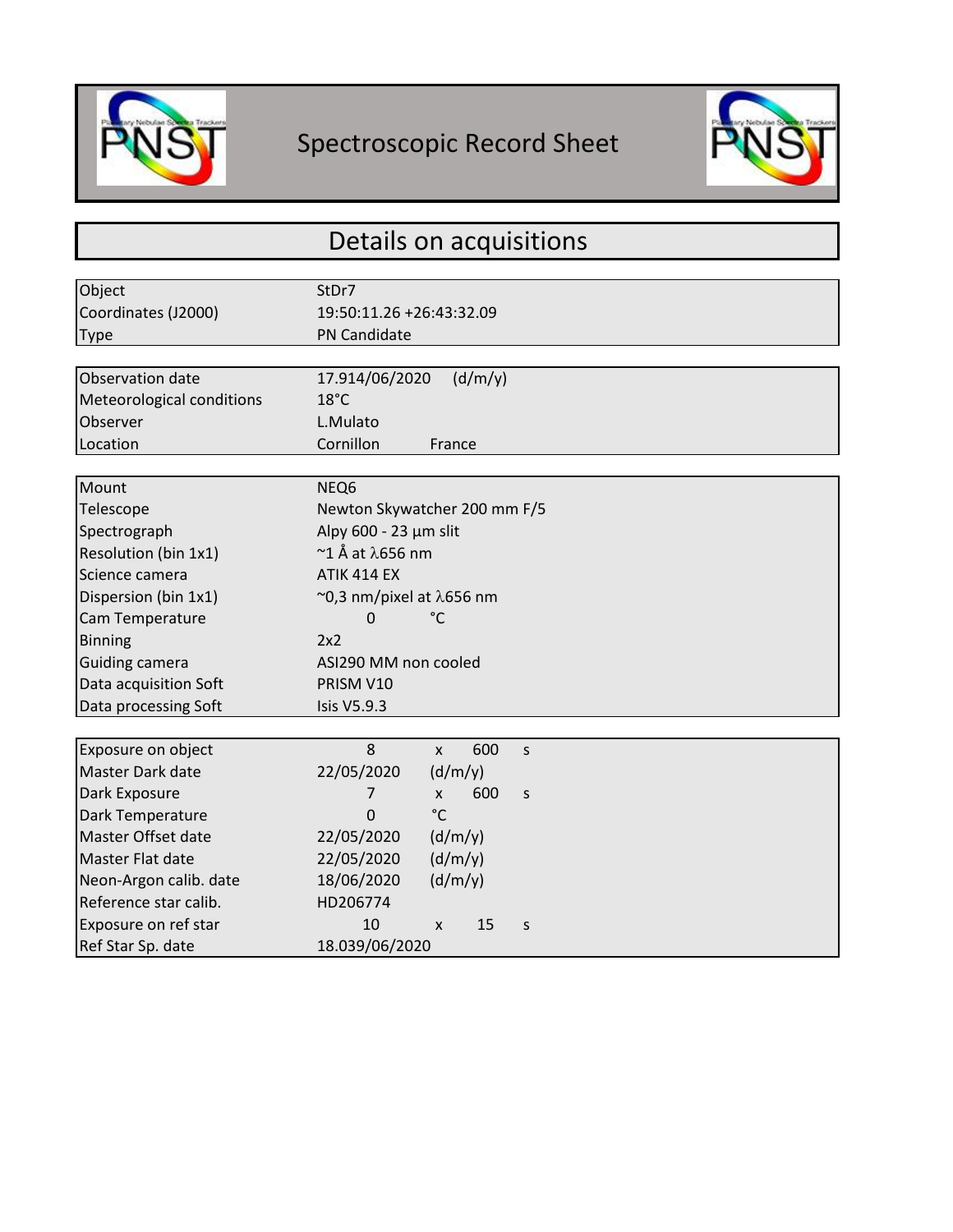

## Images and slit position

Image Iphas



Slit position Autoguider

Slit position IPHAS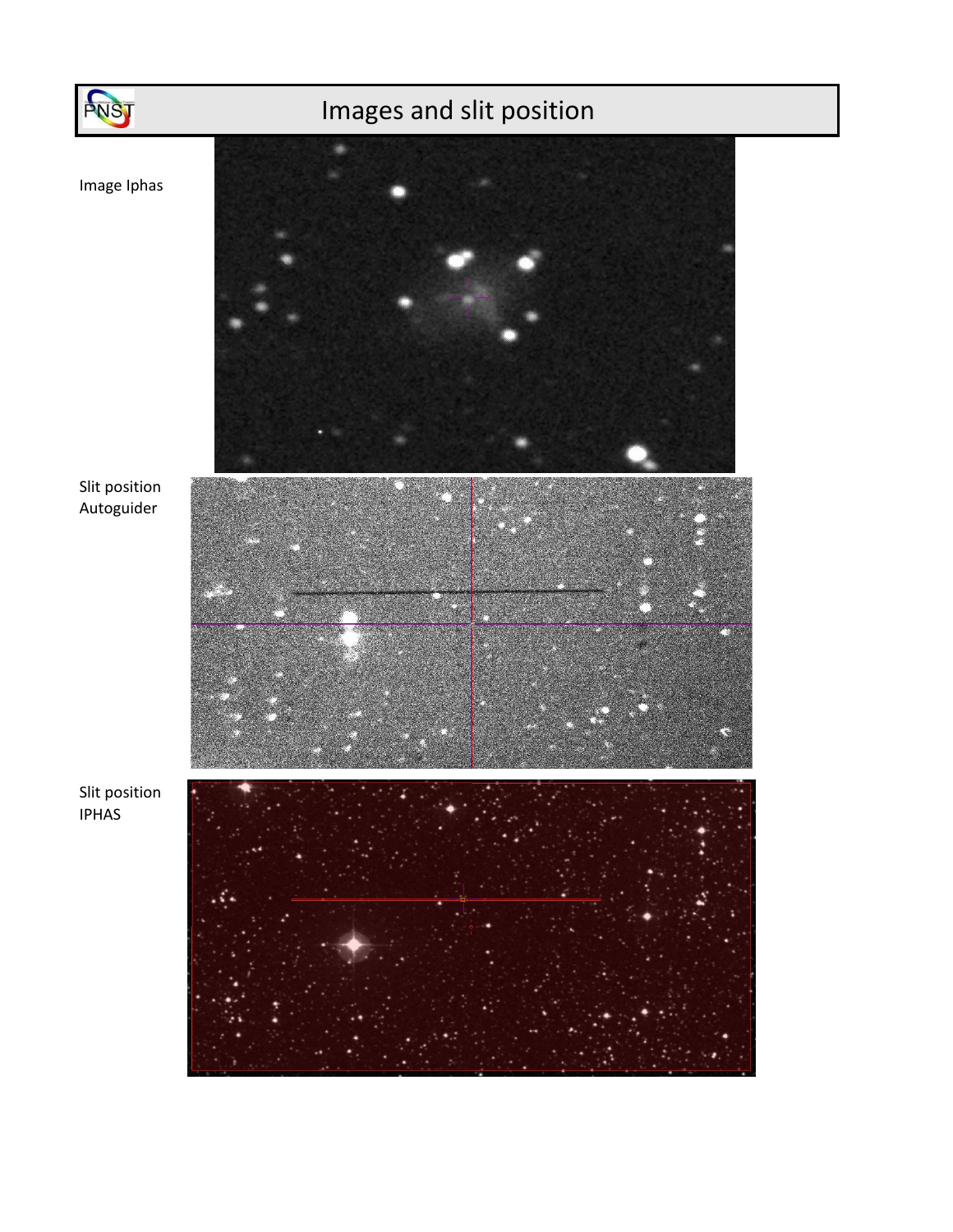

## Instrumental Response and 2D Spectrum